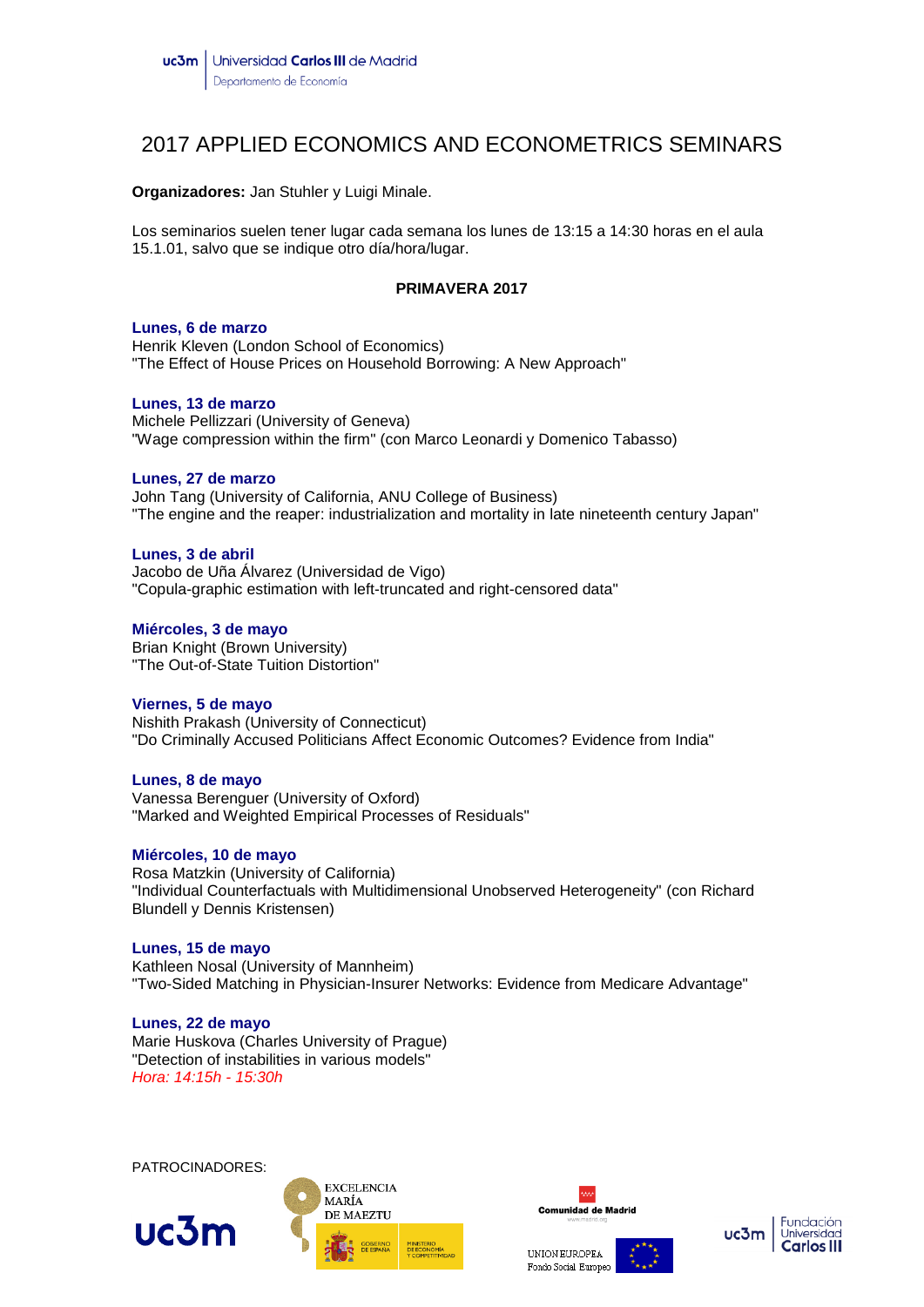## **Lunes, 29 de mayo**

Joan Llull (Universitat Autònoma de Barcelona) "Selective Immigration Policies and the U.S. Labor Market"

#### **Jueves, 8 de junio**

Eric Verhoogen (Columbia University) "Using Exchange Rates to Estimate Production Functions: Evidence from Colombia"

## **Lunes, 12 de junio**

Gema Zamarro Rodríguez (University of Arkansas) "When Students Don't Care: Reexamining International Differences in Achievement and Noncognitive Skills"

#### **Lunes, 19 de junio**

Jean-Pierre Florens (Toulouse School of Economics, University Toulouse I Capitole) "Is Completeness Necessary? Penalized Estimation in Non Identified Linear Models" *Aula: 15.0.06*

#### **Miércoles, 28 de junio**

Francisco Peñaranda (Queens College, City University of New York) "Predictability and Performance"

# **OTOÑO 2017**

#### **Miércoles, 20 de septiembre**

Laura Hospido (Banco de España) "The Impact of High School Financial Education on Financial Knowledge and Choices: Evidence from a Randomized Trial in Spain" (con Olympia Bover y Ernesto Villanueva)

# **Lunes, 25 de septiembre**

Ray Chou (Institute of Economics, Academia Sinica) "Macroeconomic Forecasting using Approximate Factor Models with Outliers" (con Tso-Jung Yen y Yu-Min Yen)

#### **Lunes, 9 de octubre**

Sergio Urzua (University of Maryland) "The Children of the Missed Pill" (con Tomás Rau y Miguel Sarzosa)

#### **Miércoles, 11 de octubre**

Ines Helm (Stockholm University) "National Industry Trade Shocks, Local Labor Markets and Agglomeration Spillovers" *Aula: 15.0.06*

#### **Lunes, 16 de octubre**

Christian Francq (Université de Lille, Center for Research in Economics and Statistics) "Estimation risk for the VaR of portfolios driven by semi-parametric multivariate models" (con Jean-Michel Zakoïan)

#### **Lunes, 30 de octubre**

David Yanagizawa-Drott (University of Zurich) "Misperceived Social Norms: Female Labor Force Participation in Saudi Arabia" (con Leo Bursztyn)

PATROCINADORES: